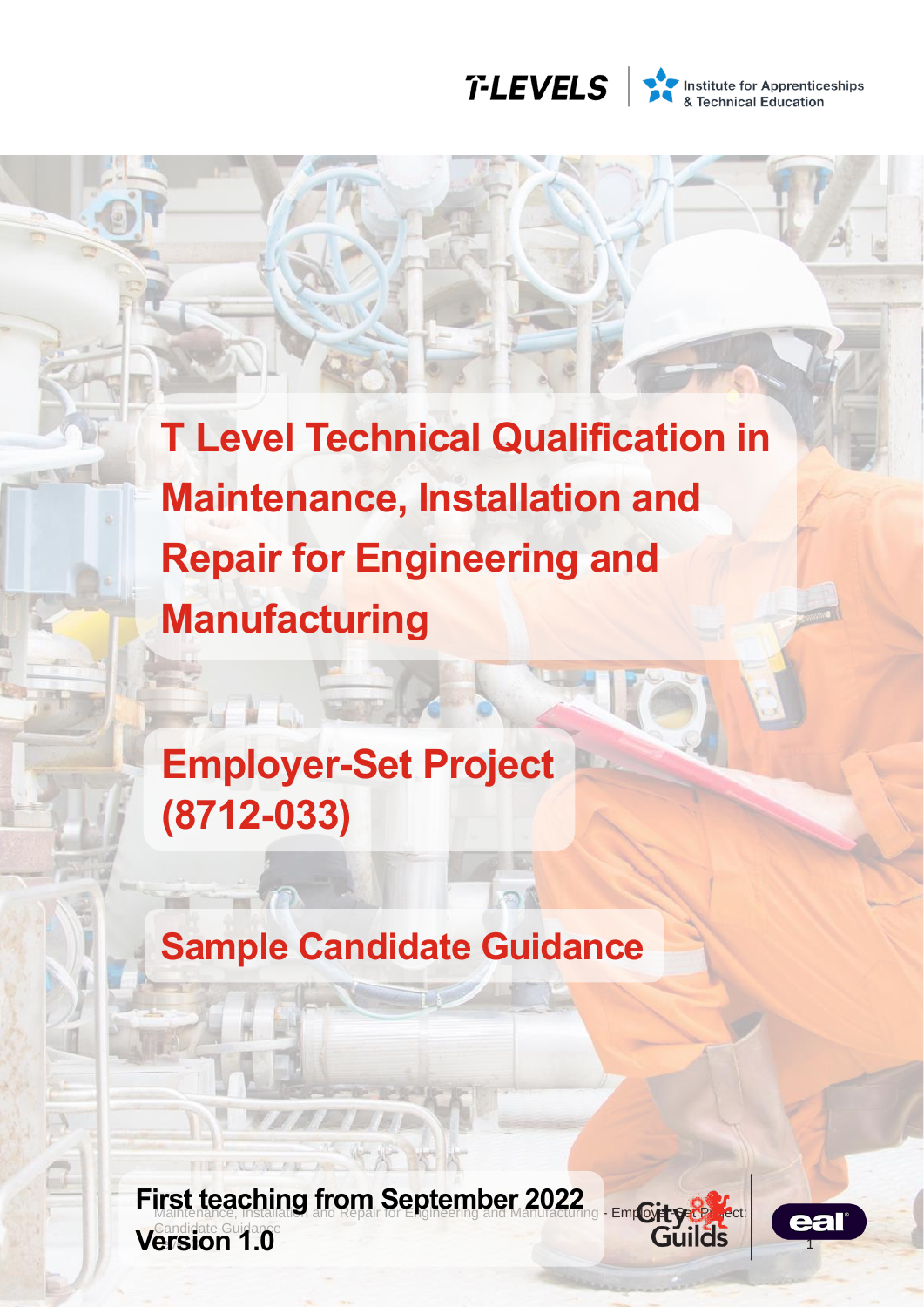# **Contents**

[Employer-Set Project introduction](#page-2-0) 3 [General guidance for candidates](#page-3-0) **4** and the set of the set of the set of the set of the set of the set of the set of the set of the set of the set of the set of the set of the set of the set of the set of the set of the se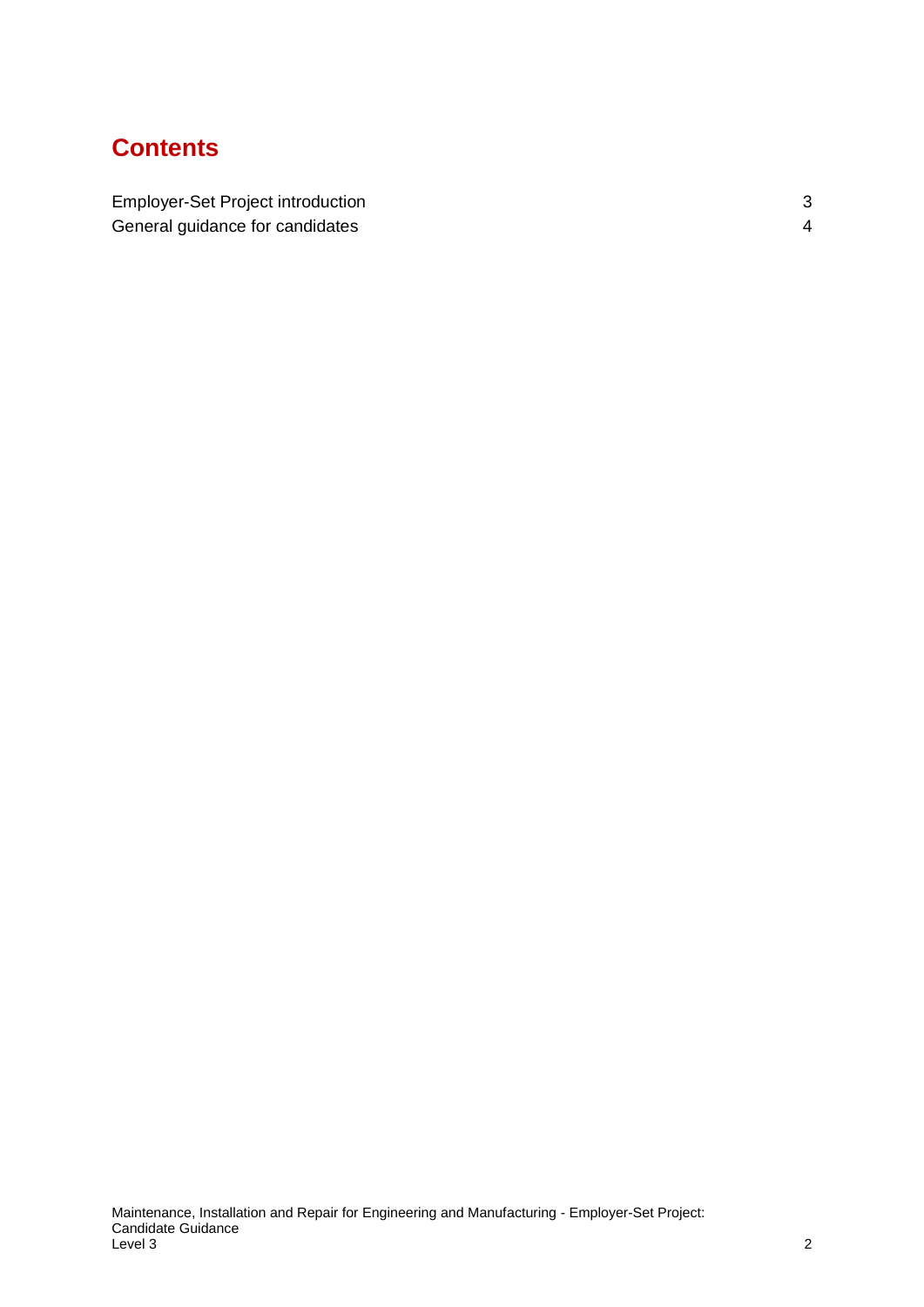# <span id="page-2-0"></span>**Employer-Set Project introduction**

The Employer-Set Project is an assessment, made up of a number of tasks, which will assess the knowledge and skills you have learnt as part of the 'Core' element of your T Level.

Each project is developed together with employers in the industry to reflect realistic types of developments, activities and challenges.

All the tasks relate to the same Employer-Set Project brief in the following order:

| <b>Task</b>    |          | What will you be doing?                                                                                                                                                         | <b>Timings</b> | <b>Marks</b> |
|----------------|----------|---------------------------------------------------------------------------------------------------------------------------------------------------------------------------------|----------------|--------------|
| 1              | Research | You will conduct research in relation to the<br>project brief.                                                                                                                  | 3 hours        | 15           |
| $\overline{2}$ | Report   | Using the results of your research from task<br>1 and the knowledge and skills you have<br>been taught, you will draft a report to<br>respond to the requirements of the brief. | 4 hours        | 24           |
| 3              | Plan     | Using the details within the project brief, you<br>will produce a planning chart and supporting<br>statement.                                                                   | 3 hours        | 18           |
| 4              | Present  | You will present the outcomes of tasks 1, 2<br>and 3 to your assessor, as if they were a<br>client.                                                                             | 2.5 hours      | 24           |
|                |          | 12.5 hours                                                                                                                                                                      | 81             |              |

### **Maths, English and digital skills**

Throughout the completion of the tasks within the project you will generate evidence towards your maths, English and digital skills. There are 9 marks allocated to maths, English and digital skills across all tasks like this:

| Maths          | 3 marks available |
|----------------|-------------------|
| <b>English</b> | 3 marks available |
| <b>Digital</b> | 3 marks available |

As all the tasks relate to the project brief, it is important that you read it carefully and fully **before you start the project** – you will be given 30 minutes reading time for this purpose at the start of the project.

The Employer-Set Project is a formal assessment that you will be marked and graded on. You will be marked on the quality and accuracy of the written work you produce. It is therefore important that you carry out your work to the highest standard you can. How well you know and understand the subject, and how you have used your knowledge to complete the project must be clear to the marker. This means you should explain your thinking and how/why you have made your decisions within your written work e.g. as part of your planning, reflections, or evaluations.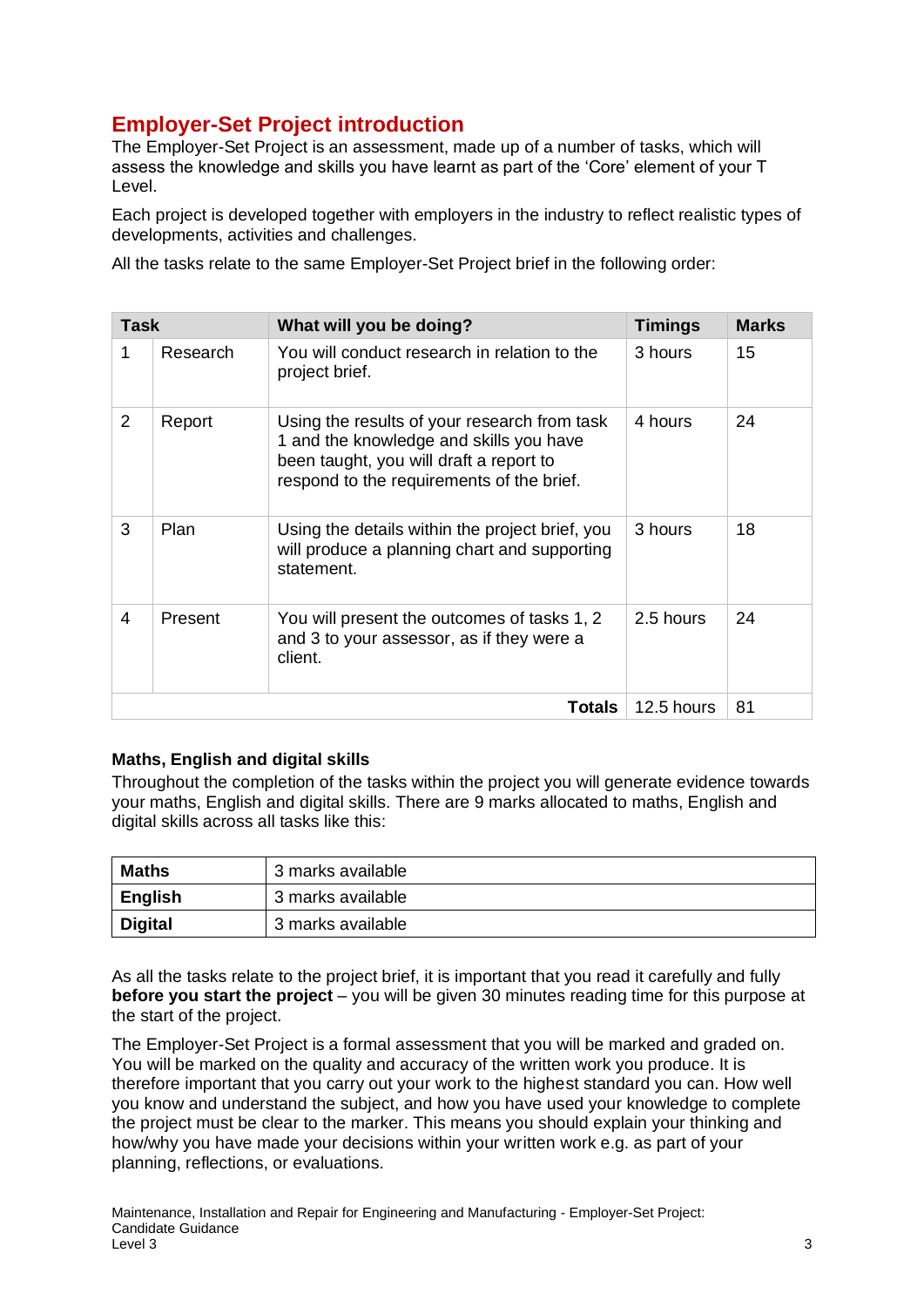## <span id="page-3-0"></span>**General guidance for candidates**

#### **Plagiarism**

Plagiarism is the failure to acknowledge sources properly and/or the submission of another person's work as if it were your own. Plagiarism is not allowed in this project.

This project is an assessment of your abilities, so the work submitted must be all your own and carried out under the conditions stated. You will be asked to sign a declaration that you have not had any help with the project. Your assessor is allowed to give you some help understanding the instructions, if necessary, but they will record any other guidance you need, and this will be taken into account during marking.

Where research is allowed, your assessor must be able to identify which work you have done yourself, and what you have found from other sources. It is therefore important to make sure you acknowledge sources used and clearly reference any information taken from them (e.g. providing as a minimum a list of web addresses/books/articles etc. used).

#### **Guidance and feedback**

There are some rules around how much guidance and feedback your assessor can provide as part of completing the project. Your assessor is allowed to give you some help in understanding the task instructions if necessary. However, if significant clarification and guidance is provided by your assessor this will be recorded and considered as part of the marking process and may reduce your mark. Your assessor will make it clear if any guidance given may reduce your mark before it is given, so that you understand this when asking for guidance.

#### **Timings and planning**

Each task has an allocated duration – you will have to plan your work so you can complete the task within the time allowed. You should take care to make sure you have divided the time available between parts of the task appropriately. If you are not sure how much time you have, check and clarify this with your assessor.

When working under supervised conditions for longer sessions, your assessor will advise you on how breaks can be facilitated.

At the end of the project, before submitting your work, you will be required to sign a 'Declaration of authenticity'. This document confirms the work submitted work is your own and that the project tasks were completed within the set assessment times. The 'Declaration of authenticity' will also be signed by your assessor.

#### **Presentation of work**

Presentation of work must be neat, legible and appropriate to the task.

You should make sure that each piece of evidence including any forms are clearly labelled with your name.

All electronic files must be given a clear file name that allows your assessor to identify it as your work.

You should consider using a consistent, clear file naming convention across all the pieces of evidence you generate for submission.

Written work may be word processed or handwritten unless stated otherwise.

Any sketches should be neat and tidy, and annotated appropriately.

Any technical drawings should be neat and tidy, use an appropriate scale, and annotated appropriately.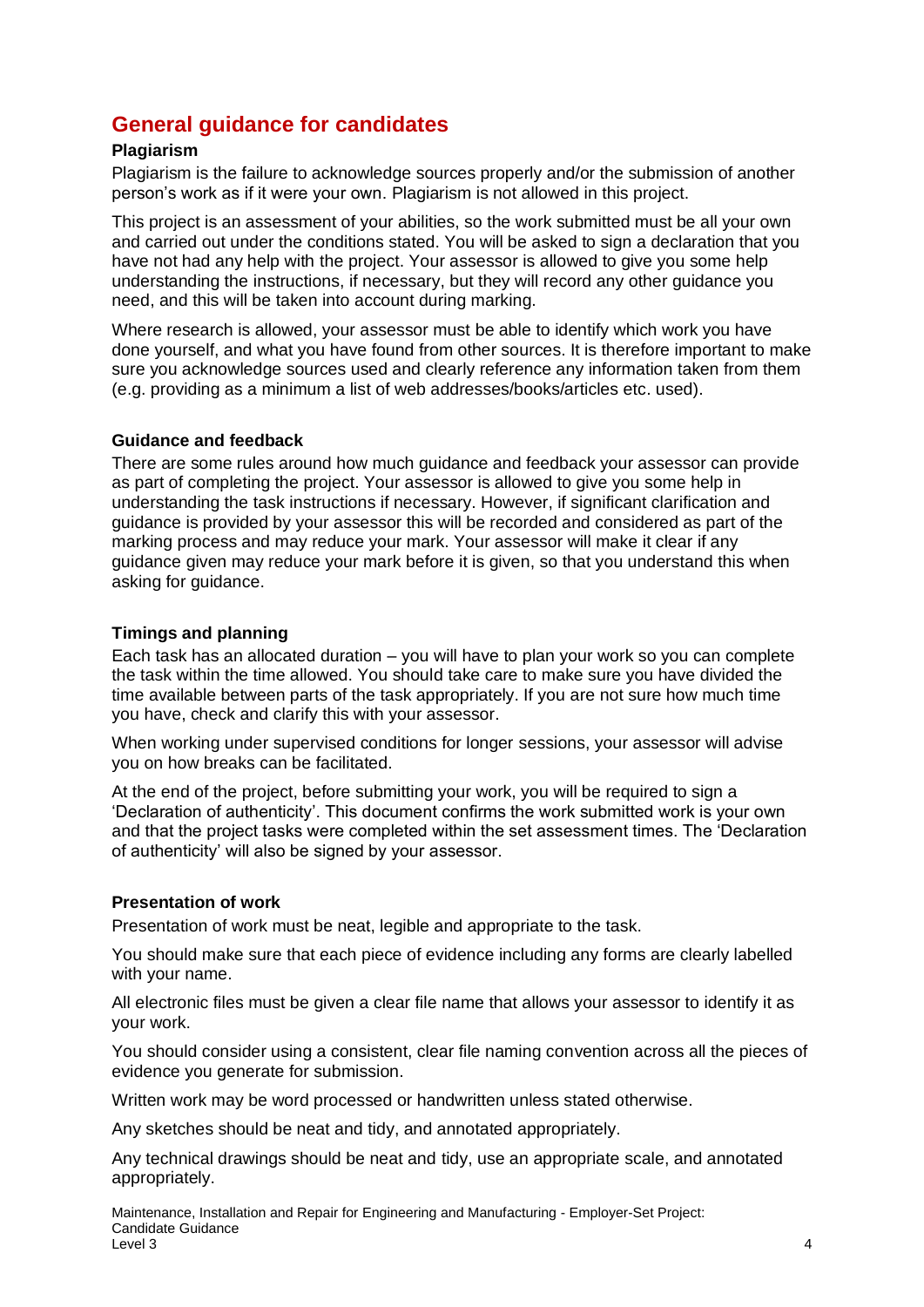Any calculations should be set out clearly, with all working shown, as well as any assumptions made.

You should use appropriate units of measurement at all times, and answers must be expressed to a degree of accuracy, consistent with the requirements of the project.

#### **Word counts**

Typical word counts/numbers of pages of evidence are provided within the requirements of each task. Where word counts have been provided, these are given as an indicative guide only to support you to understand the type of response that is expected from you. You will not be penalised as part of the marking if your response is below or above the indicative word count provided, however you should consider the clarity and succinctness of your response if it goes above the word count.

#### **Submission of evidence**

Your work will be submitted as final at the end of each assessment session. You will not have an opportunity to rework any of your evidence once the assessment session ends. However, if through other tasks within the project, you develop your ideas or build on earlier tasks, then you should continue to build on these and should use your evaluation to outline the reasons why this happened.